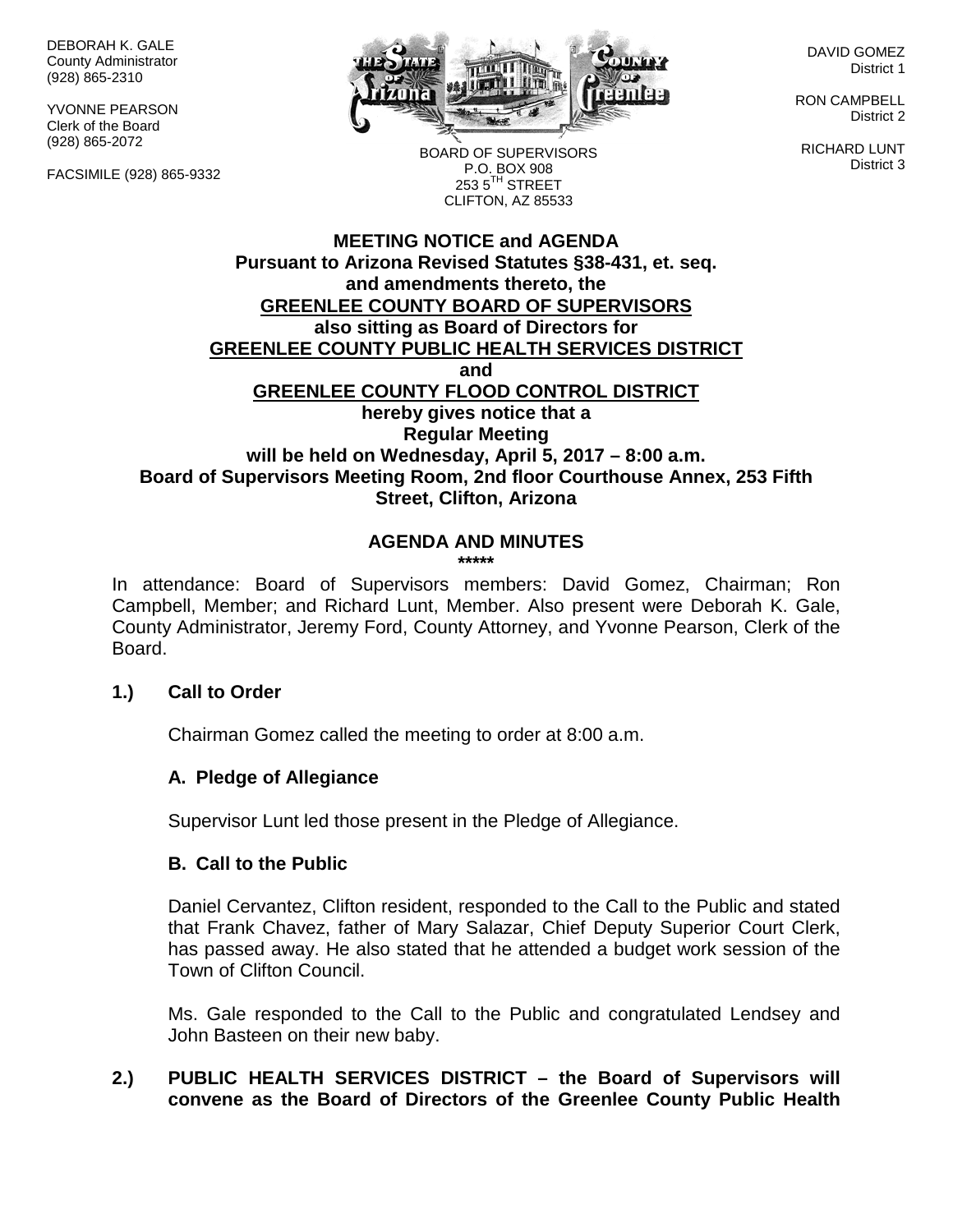**Services District and will reconvene as the Board of Supervisors following consideration of these items:**

- **A. Consent Agenda**
	- **1. Clerk of the Board: Consideration of approval of Public Health Services District expense warrants in excess of \$1,000.00**

Upon motion by Supervisor Lunt, seconded by Supervisor Campbell, and carried unanimously, the Board approved the Public Health Services District Consent Agenda as presented.

- **3.) FLOOD CONTROL DISTRICT – the Board of Supervisors will convene as the Board of Directors of the Greenlee County Flood Control District and will reconvene as the Board of Supervisors following consideration of these items:**
	- **A. Consent Agenda**
		- **1. County Engineer: Consideration of approval of the On-Call Professional Services Agreement with Kimley-Horn for Letter of Map Revision for Bitter Creek to Sand Wash on the Gila River**
		- **2. County Engineer: Consideration of approval of the US Department of the Interior Geological Survey Joint Funding Agreement for Water Resources Investigations for the water gauge on Blue River in an amount not to exceed \$6,180.00 to be paid with Flood Control District funds**

Upon motion by Supervisor Campbell, seconded by Supervisor Lunt, and carried unanimously, the Board approved the Flood Control District Consent Agenda as presented.

# **4.) Akos Kovach, Economic Development Coordinator A. Economic Development Planning Update**

Mr. Kovach reported the following:

- He is developing a community network analysis tool
- An investor has expressed interest in the Loma Linda II property
- He has met with the owner of the Black Jack development property who is interested in enhancing that area
- He has been contacting and working on scheduling site visits with individuals who expressed interest in Greenlee County he met at the development conference in Anaheim
- A Circus will be coming on April  $10^{th}$  to Morenci with two showings
- Douglas Barlow has been elected as Chairman of the Chamber of Commerce Board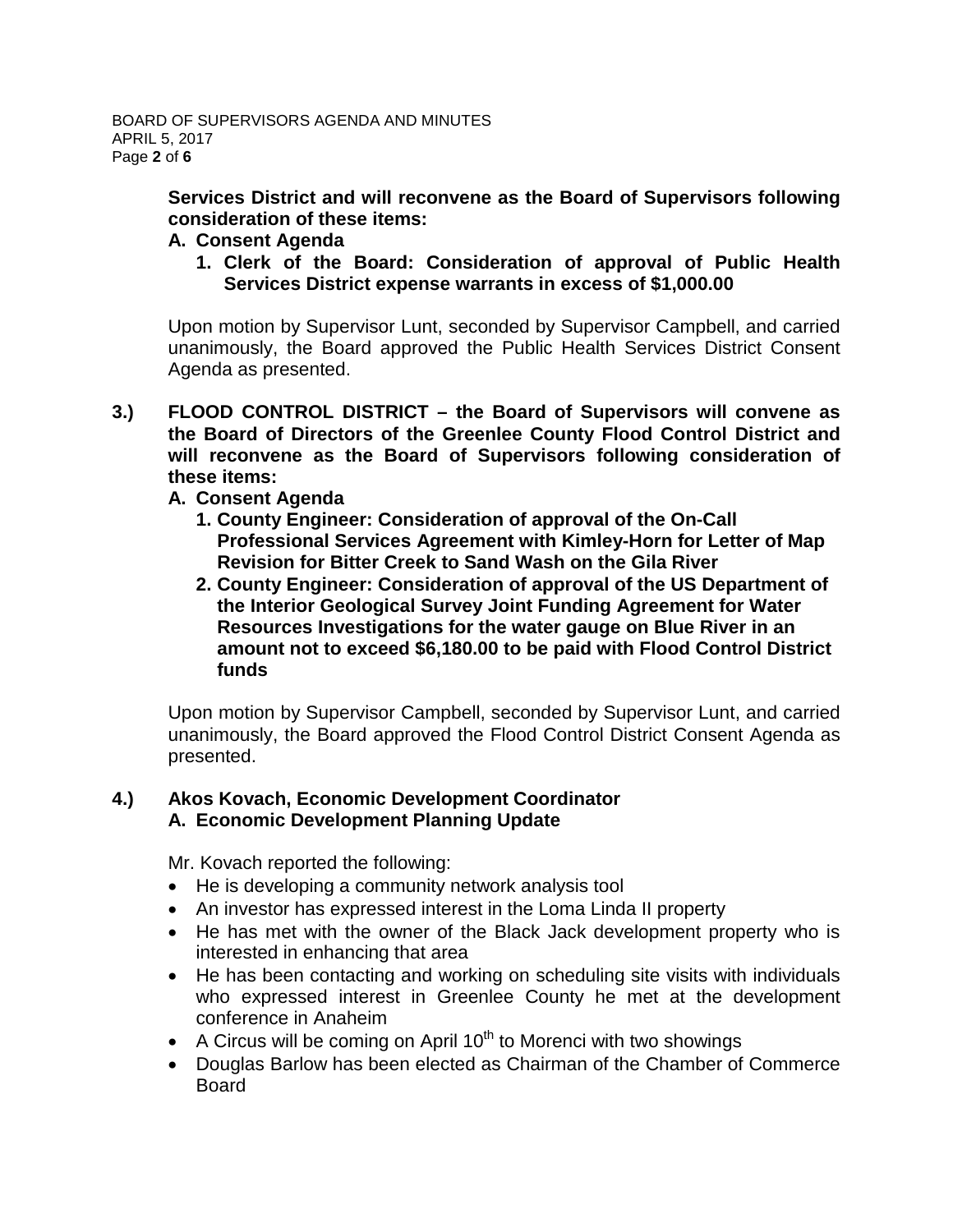• The Spring Rampage will take place on April  $15<sup>th</sup>$  at the Greenlee County Fairgrounds.

# **5.) Consideration of approval of the distribution of Secure Rural Schools Funds**

Ms. Gale reported that Congress has yet to re-authorize Secure Rural Schools funding for the current fiscal year and an old 25% formula falls back into place meaning that Greenlee County will receive 25% of the timber harvesting receipts which amounted to \$44,332.41 compared to \$652,071.63 received last year. Ms. Gale stated that she met with Tom Powers, County School Superintendent, and reviewed the statute governing the distribution of these funds and made the following recommendation: Greenlee County Road Fund - \$22,166.20; Greenlee County Accommodation School - \$15,000.00; and Blue School District #22 - \$7,166.21. Ms. Gale requested permission to allow distribution based on previous years formula in the event that Congress re-authorizes funding and additional funding is received. This is a \$300,000 impact to the Road Fund if additional funding is not received. Upon motion by Supervisor Campbell, seconded by Supervisor Lunt, and carried unanimously, the Board approved the request as recommended and approved distribution of additional funding based on the formula used in previous years.

# **6.) County Fiscal Year 2016/2017 financial update**

Ms. Gale reported that the fiscal year 2015/2016 audit is complete. She explained the various reports that make up the audit including the Schedule of Federal Award and Expenditure Limitation Report. The Board reviewed Cash, Revenues, and Expenditures. Ms. Gale reviewed the Courthouse Security requirements that have been handed down to counties by the Supreme Court. She explained that the committee that is required by this requirement met last week to begin discussions to ensure that Greenlee County meets requirements by the required time frames. She also explained the Information Technology (IT) controls that will be required in financial statements beginning in July.

# **7.) Consideration of approval of modified Sheriff's Office work schedule**

Sheriff Sumner asked to speak to this item and stated that he wanted to update the Board on the current manpower situation before they make a decision on this item. He stated that because of the shortage of manpower the work schedule he proposed previously will not work out for Deputies and asked that the proposed work schedule be implemented for Detention and Control Room Operators only. The Sheriff also stated that he will be asking for a new evidence tech position to be budgeted for next fiscal year which would be a civilian position. Upon motion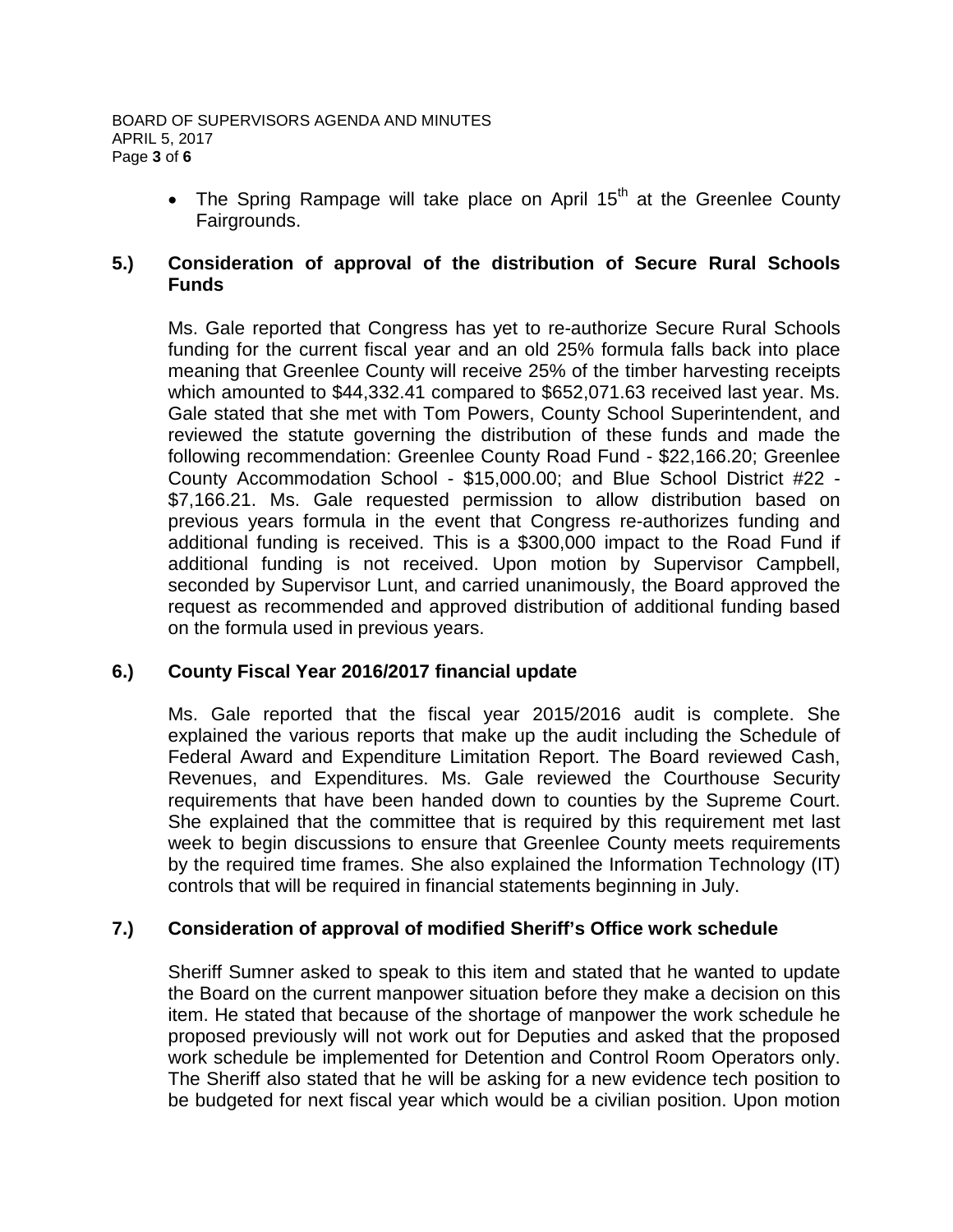by Supervisor Lunt, seconded by Supervisor Campbell, and carried unanimously, the Board approved implementation of a pilot program with 12 hour schedules for Detention and Control Room personnel commencing with pay period beginning April 16, 2017 through the end of the fiscal year.

## **8.) Consideration of award of proposal for outside professional financial services for the preparation of the County's Annual Financial Statement, Schedule of Expenditures of Federal Awards, Expenditure Limitation Report, and Agreed-Upon Procedures for Landfills**

Ms. Gale explained that the County has used the professional financial services of Heinfeld and Meech for the past twelve years and that it was time to look at what options are available. She presented three proposals that were received and she recommended awarding the proposal for financial services to Fester-Chapman to compile the financial statements for Greenlee County. Upon motion by Supervisor Campbell, seconded by Supervisor Lunt, and carried unanimously, the Board approved using the financial services of Fester-Chapman as presented.

# **9.) Kay Gale, County Administrator A. County and State budget and legislative issues**

Ms. Gale explained that there is still no state budget. Supervisor Lunt stated that the House and Senate are miles apart on being in agreement with the state budget and that they have not addressed the Governor's budget yet.

# **B. Calendar of Events**

The Calendar of Events was reviewed.

# **10.) Consent Agenda**

- **A. Clerk of the Board: Consideration of approval of minutes to previous meetings – 02/07/2017; 02/21/2017**
- **B. Clerk of the Board: Consideration of approval of expense warrants in excess of \$1,000.00 – Voucher 1069; 1070**
- **C. Chief Finance Officer: Consideration of approval of general fund loans in the amount of \$19,543.37 to be reimbursed upon receipt of funds – Fund 160 - \$2,999.98; Fund 186 - \$1,915.79; Fund 243 - \$14,627.60**
- **D. County Sheriff: Consideration of approval of Employee Transaction Form – C. Barrett, Part Time Jail Cook; A. Quintano, Full Time Dispatcher**
- **E. Election Director: Consideration of appointment of Barbara Waddell Reyes, Democratic Party Precinct Committeeman, Precinct 3 – Clifton 1.**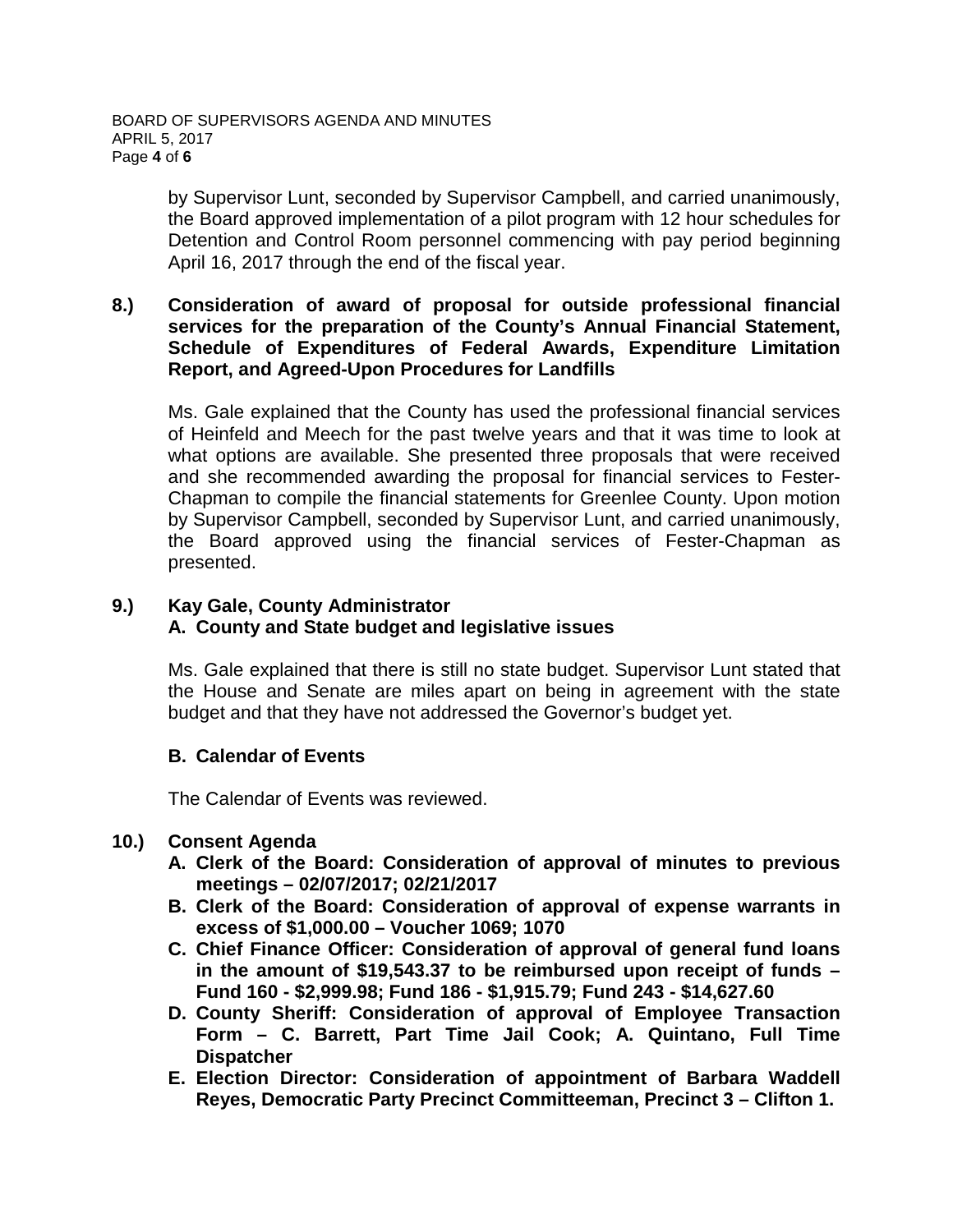- **F. County Engineer: Consideration of approval of Greenlee County Highway User Fund (HURF) Road list**
- **G. Clerk of the Board: Consideration of approval of payment to the Federal Highway Administration for scoping on the Campbell Blue Bridge for invoices dated April 30, 2015 through September 30, 3015**
- **H. County Administrator: Consideration of approval of a budget adjustment for the prepayment of health insurance premiums in the amount of \$118,752.79**

Upon motion by Supervisor Lunt, seconded by Supervisor Campbell, and carried unanimously, the Board approved the Consent Agenda as presented.

# **11.) Supervisor Reports**

## **Supervisor Richard Lunt A. County Supervisors Association Legislative Policy Committee meeting**

Supervisor Lunt attended this meeting where bills that are being considered by the legislature were reviewed. He stated that currently there is minimal impact to Greenlee County but that some bills could still come up that could impact the County.

# **B. SunZia meeting and update**

Supervisor Lunt explained that the SunZia project will produce sun generated electric power and affects four counties including Greenlee County where the power line will run through the southern part of the County. Construction will begin in May of 2018 and is set to be complete in 2020. A 30 day public comment period is currently open and will close on May  $4<sup>th</sup>$ .

#### **Supervisor Ron Campbell A. Freeport – McMoRan Morenci meeting**

Supervisor Campbell reported that he and Ms. Gale met with Freeport-McMoRan representatives and stated that he appreciates the opportunity that the County and Freeport-McMoRan are willing to reach out to each other and work together. With copper prices at the level they are people are not making investments but things are still moving forward.

# **12.) Adjournment**

There being no further business to come before the Board of Supervisors, the meeting was adjourned at 10:21 a.m.